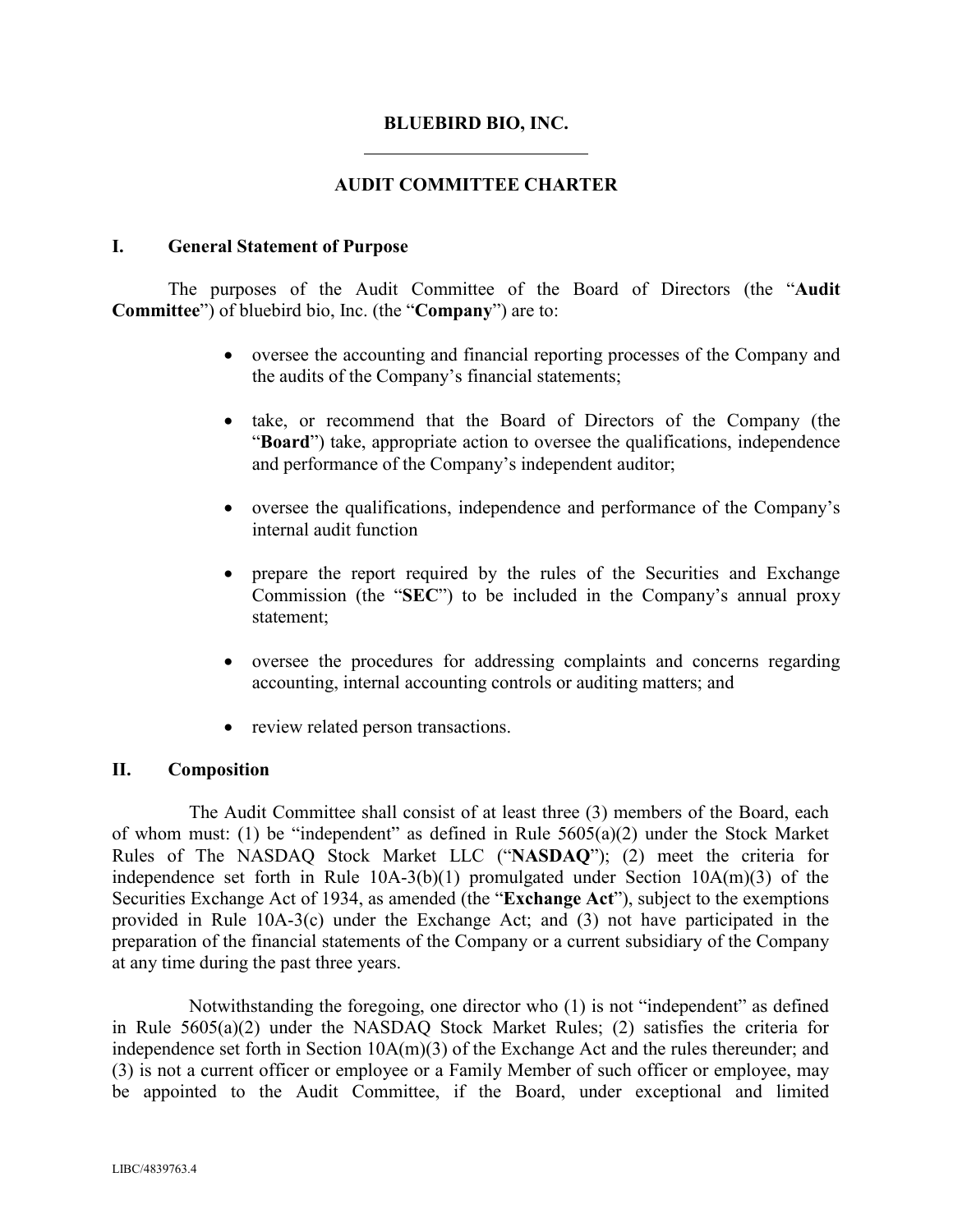circumstances, determines that membership on the Audit Committee by the individual is required by the best interests of the Company and its stockholders, and the Company complies with the disclosure requirements set forth in Item  $407(d)(2)$  of Regulation S-K. A member appointed under this exception may not serve on the Audit Committee for more than two years and may not chair the Audit Committee.

Each member of the Audit Committee must be able to read and understand fundamental financial statements, including a company's balance sheet, income statement, and cash flow statement. At least one member of the Audit Committee shall have past employment experience in finance or accounting, requisite professional certification in accounting, or any other comparable experience or background which results in the individual's financial sophistication, including being or having been a chief executive officer, chief financial officer or other senior officer with financial oversight responsibilities. One or more members of the Audit Committee must qualify as an "audit committee financial expert" under the rules promulgated by the SEC.

The members of the Audit Committee shall be appointed annually by the Board and may be replaced or removed by the Board with or without cause. Resignation or removal of a director from the Board, for whatever reason, shall automatically and without any further action constitute resignation or removal, as applicable, from the Audit Committee. Any vacancy on the Audit Committee, occurring for whatever reason, may be filled only by the Board. The Board shall designate one member of the Audit Committee to be Chairman of the Audit Committee. All indemnification, exculpation, expense reimbursement and advancement provisions and rights available to members of the Audit Committee in their capacities as directors of the Company shall be fully applicable with respect to their service on the Audit Committee or any subcommittee thereof.

#### **III. Compensation**

A member of the Audit Committee may not, other than in his or her capacity as a member of the Audit Committee, the Board or any other committee established by the Board, receive directly or indirectly any consulting, advisory or other compensatory fee from the Company. A member of the Audit Committee may receive additional directors' fees to compensate such member for the significant time and effort expended by such member to fulfill his or her duties as an Audit Committee member.

#### **IV. Meetings**

The Audit Committee shall meet as often as it determines is appropriate to carry out its responsibilities under this Charter, but not less frequently than quarterly. Meetings shall be in person or by conference telephone or other communications equipment by means of which all persons participating in the meeting can hear each other. A majority of the members of the Audit Committee shall constitute a quorum for purposes of holding a meeting and the Audit Committee may act by a vote of a majority of the members present at such meeting. In lieu of a meeting, the Audit Committee may act by unanimous written consent. The Chairman of the Audit Committee, in consultation with the other committee members, may determine the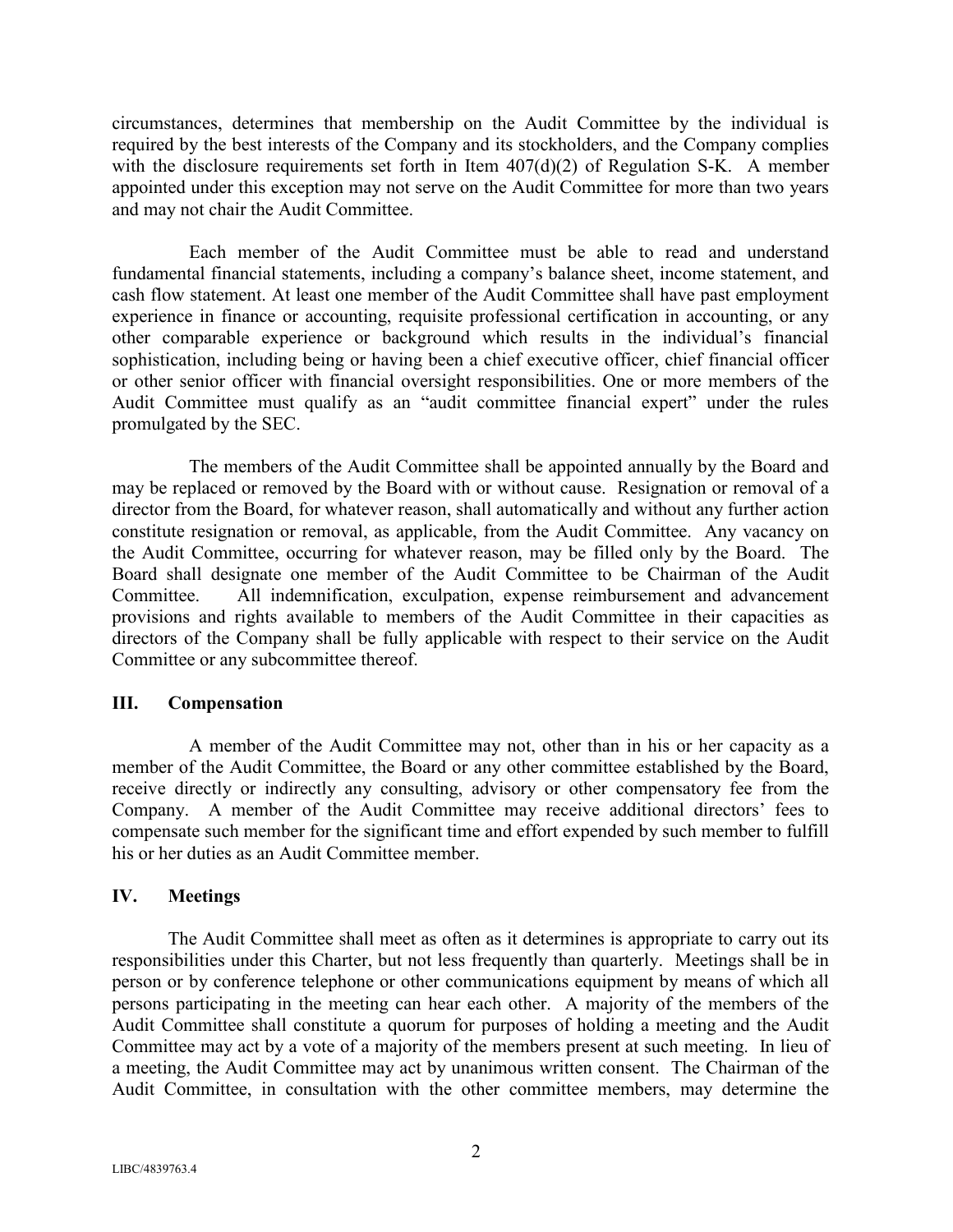frequency and length of the committee meetings and may set meeting agendas consistent with this Charter.

# **V. Responsibilities and Authority**

# **A. Review of Charter**

• The Audit Committee shall review and reassess the adequacy of this Charter annually and recommend to the Board any amendments or modifications to the Charter that the Audit Committee deems appropriate.

# **B. Matters Relating to Selection, Performance and Independence of Independent Auditor**

- The Audit Committee shall be directly responsible for the appointment, retention and termination, and for determining the compensation, of the Company's independent auditor engaged for the purpose of preparing or issuing an audit report or performing other audit, review or attest services for the Company.
- The Audit Committee shall be directly responsible for oversight of the work of the independent auditor (including resolution of disagreements between management and the independent auditor regarding financial reporting) engaged for the purpose of preparing or issuing an audit report or performing other audit, review or attest services for the Company.
- The Audit Committee shall instruct the independent auditor that the independent auditor shall report directly to the Audit Committee.
- The Audit Committee shall pre-approve all auditing services and the terms thereof (which may include providing comfort letters in connection with securities underwritings) and non-audit services (other than non-audit services prohibited under Section  $10A(g)$  of the Exchange Act or the applicable rules of the SEC or the Public Company Accounting Oversight Board (the "**PCAOB**")) to be provided to the Company by the independent auditor; provided, however, the pre-approval requirement is waived with respect to the provision of non-audit services for the Company if the "de minimus" provisions of Section  $10A(i)(1)(B)$  of the Exchange Act are satisfied. This authority to pre-approve non-audit services may be delegated to one or more members of the Audit Committee, who shall present all decisions to preapprove an activity to the full Audit Committee at its first meeting following such decision.
- The Audit Committee may review and approve the scope and staffing of the independent auditor's annual audit plan(s).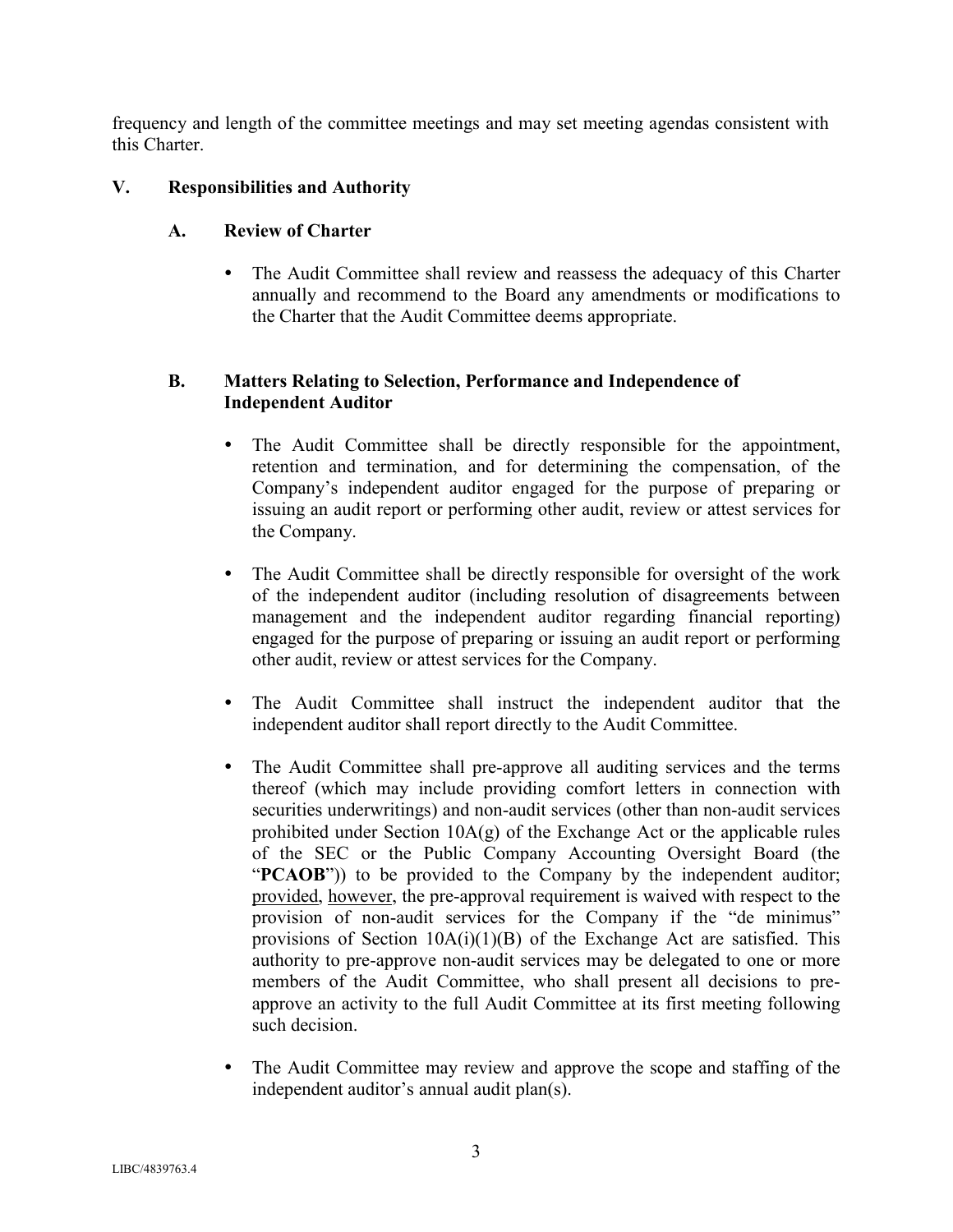- The Audit Committee shall (1) request that the independent auditor provide the Audit Committee with the written disclosures and the letter required by PCAOB Rule 3526, (2) require that the independent auditor submit to the Audit Committee at least annually a formal written statement describing all relationships between the independent auditor or any of its affiliates and the Company or persons in financial reporting oversight roles at the Company that might reasonably be thought to bear on the independence of the independent auditor, (3) discuss with the independent auditor the potential effects of any disclosed relationships or services on the objectivity and independence of the independent auditor, (4) require that the independent auditor provide to the Audit Committee written affirmation that the independent auditor is, as of the date of the affirmation, independent in compliance with PCAOB Rule 3520 and (5) based on such disclosures, statement, discussion and affirmation, take or recommend that the Board take appropriate action in response to the independent auditor's report to satisfy itself of the independent auditor's independence. In addition, before approving the initial engagement of any independent auditor, the Audit Committee shall receive, review and discuss with the audit firm all information required by, and otherwise take all actions necessary for compliance with the requirements of, PCAOB Rule 3526. References to rules of the PCAOB shall be deemed to refer to such rules and to any substantially equivalent rules adopted to replace such rules, in each case as subsequently amended, modified or supplemented.
- The Audit Committee may consider whether the provision of the services covered in Items  $9(e)(2)$  and  $9(e)(3)$  of Regulation 14A of the Exchange Act (or any successor provision) is compatible with maintaining the independent auditor's independence.
- The Audit Committee shall evaluate the independent auditor's qualifications, performance and independence, and shall present its conclusions with respect to the independent auditor to the full Board. As part of such evaluation, at least annually, the Audit Committee shall:
	- (i) obtain and review a report or reports from the independent auditor describing (1) the auditor's internal quality-control procedures, (2) any material issues raised by the most recent internal quality-control review or peer review of the auditor or by any inquiry or investigation by government or professional authorities, within the preceding five years, regarding one or more independent audits carried out by the auditor, and any steps taken to address any such issues, and (3) in order to assess the auditor's independence, all relationships between the independent auditor and the Company;
	- (ii) review and evaluate the performance of the independent auditor and the lead partner (and the Audit Committee may review and evaluate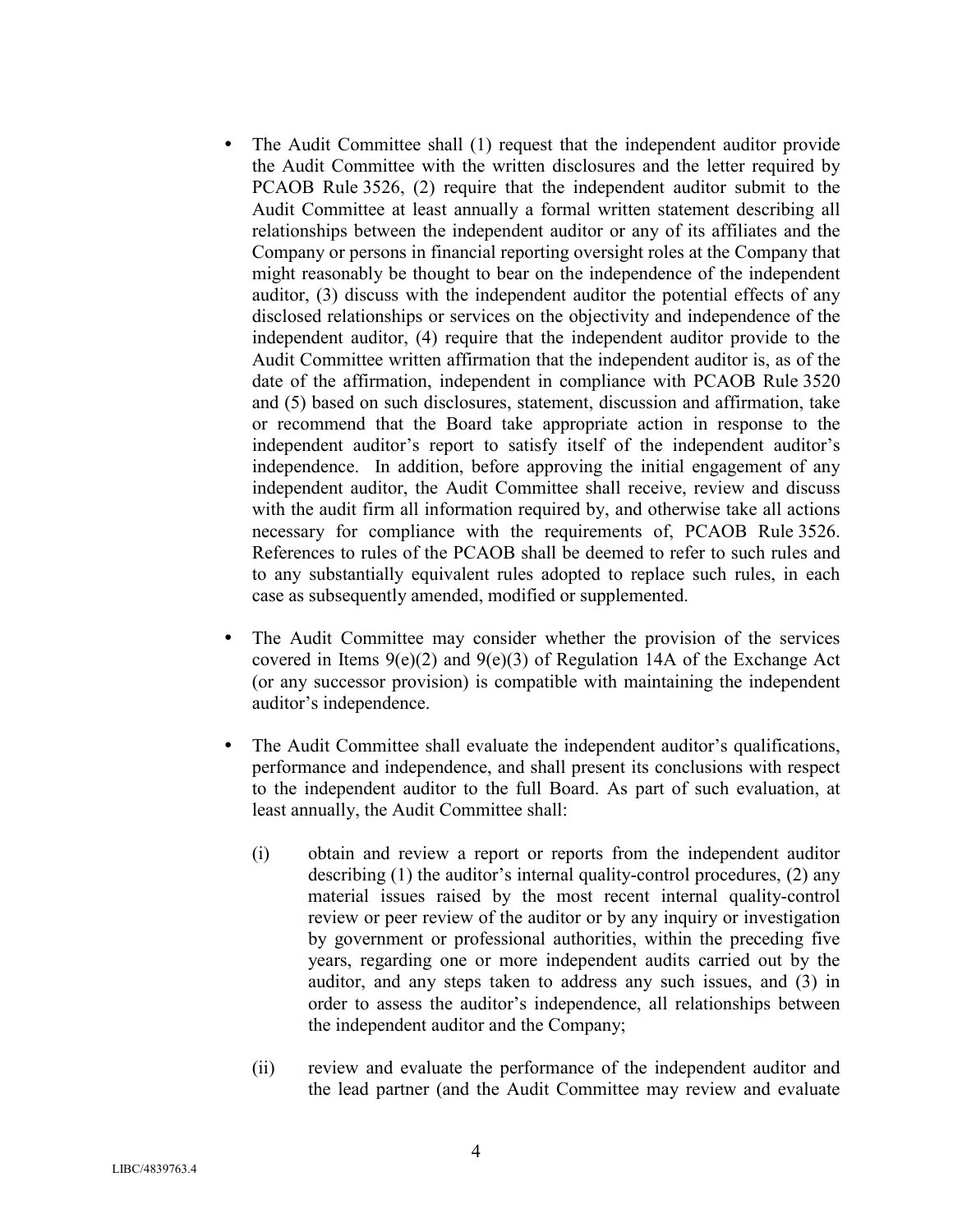the performance of other members of the independent auditor's audit staff); and

(iii) assure the regular rotation of the audit partners (including, without limitation, the lead and concurring partners) as required under the Exchange Act and Regulation S-X.

In this regard, the Audit Committee shall also (1) seek the opinion of management of the independent auditor's performance and (2) consider whether, in order to assure continuing auditor independence, there should be regular rotation of the audit firm.

> • The Audit Committee may establish, or recommend to the Board, policies with respect to the potential hiring of current or former employees of the independent auditor.

### **C. Audited Financial Statements and Annual Audit**

- The Audit Committee shall review the overall audit plan with the independent auditor and the members of management who are responsible for preparing the Company's financial statements, including the Company's Principal Financial Officer ("**PFO**") and/or principal accounting officer ("**PAO**" and together with the PFO and such other officer or officers are referred to herein collectively as the "**Senior Accounting Executive**").
- The Audit Committee shall review and discuss with management (including the Company's Senior Accounting Executive) and with the independent auditor the Company's annual audited financial statements, including (a) all critical accounting policies and practices used or to be used by the Company, (b) the Company's disclosures under "Management's Discussion and Analysis of Financial Condition and Results of Operations" prior to the filing of the Company's Annual Report on Form 10-K, and (c) any significant financial reporting issues that have arisen in connection with the preparation of such audited financial statements.
- The Audit Committee shall review:
	- (i) any analyses prepared by management and/or the independent auditor setting forth significant financial reporting issues and judgments made in connection with the preparation of the financial statements, including analyses of the effects of alternative GAAP methods on the financial statements. The Audit Committee may consider the ramifications of the use of such alternative disclosures and treatments on the financial statements, and the treatment preferred by the independent auditor. The Audit Committee may also consider other material written communications between the registered public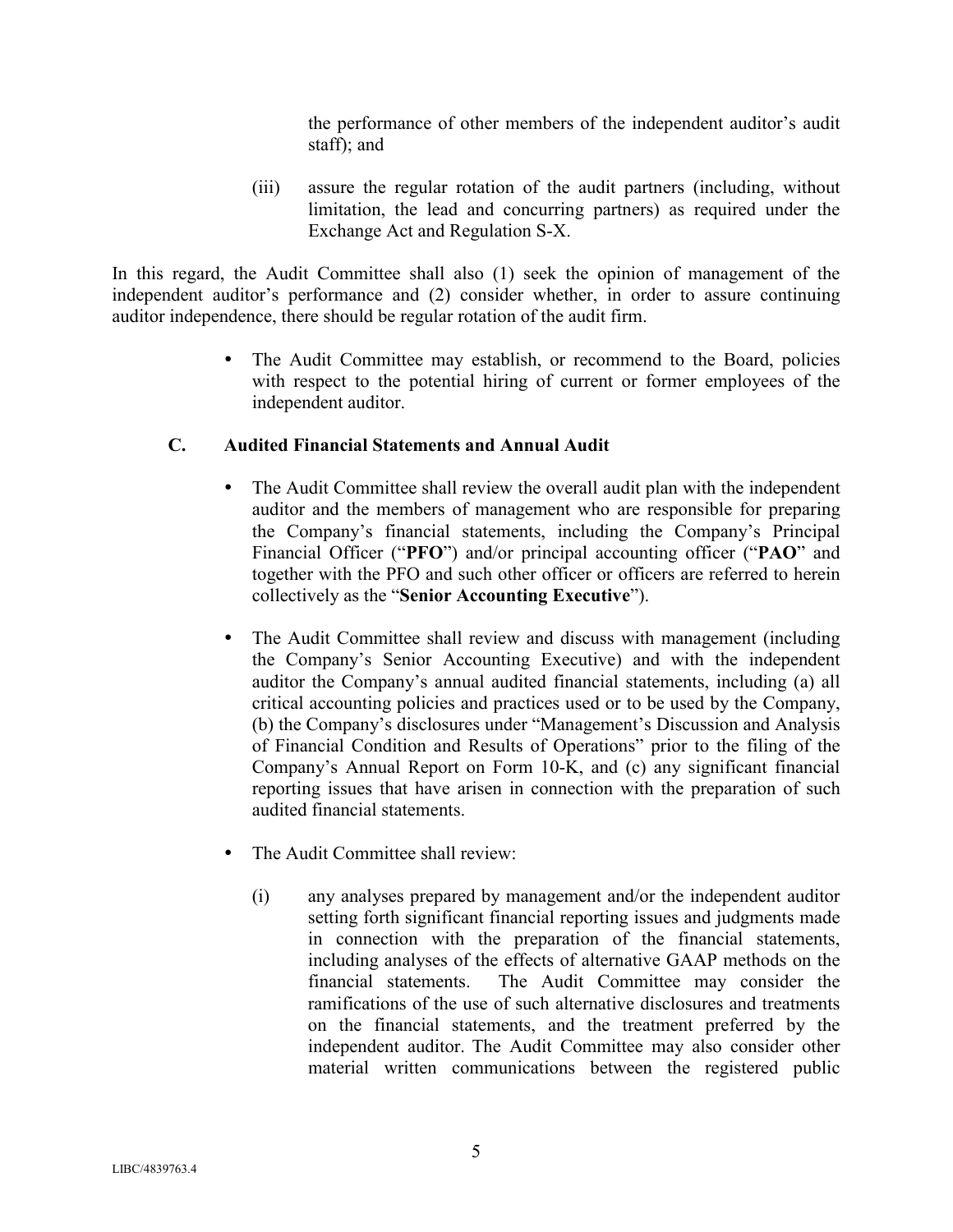accounting firm and management, such as any management letter or schedule of unadjusted differences;

- (ii) major issues as to the adequacy of the Company's internal controls and any special audit steps adopted in light of material control deficiencies;
- (iii) major issues regarding accounting principles and procedures and financial statement presentations, including any significant changes in the Company's selection or application of accounting principles; and
- (iv) the effects of regulatory and accounting initiatives, as well as offbalance sheet transactions and structures, on the financial statements of the Company; and
- (v) the certifications made by the Company's principal executive officer ("**PEO**") and PFO.
- The Audit Committee shall review and discuss with the independent auditor (outside of the presence of management) how the independent auditor plans to handle its responsibilities under the Private Securities Litigation Reform Act of 1995, and request assurance from the independent auditor that Section 10A(b) of the Exchange Act has not been implicated.
- The Audit Committee shall review and discuss with the independent auditor any audit problems or difficulties and management's response thereto. This review shall include (1) any difficulties encountered by the independent auditor in the course of performing its audit work, including any restrictions on the scope of its activities or its access to information and (2) any significant disagreements with management.
- This review may also include:
	- (i) any accounting adjustments that were noted or proposed by the independent auditor but were "passed" (as immaterial or otherwise);
	- (ii) any communications between the audit team and the audit firm's national office regarding auditing or accounting issues presented by the engagement; and
	- (iii) any management or internal control letter issued, or proposed to be issued, by the independent auditor.
- The Audit Committee shall discuss with the independent auditor those matters brought to the attention of the Audit Committee by the independent auditor pursuant to Statement on Auditing Standards No. 61, as amended ("**SAS 61**").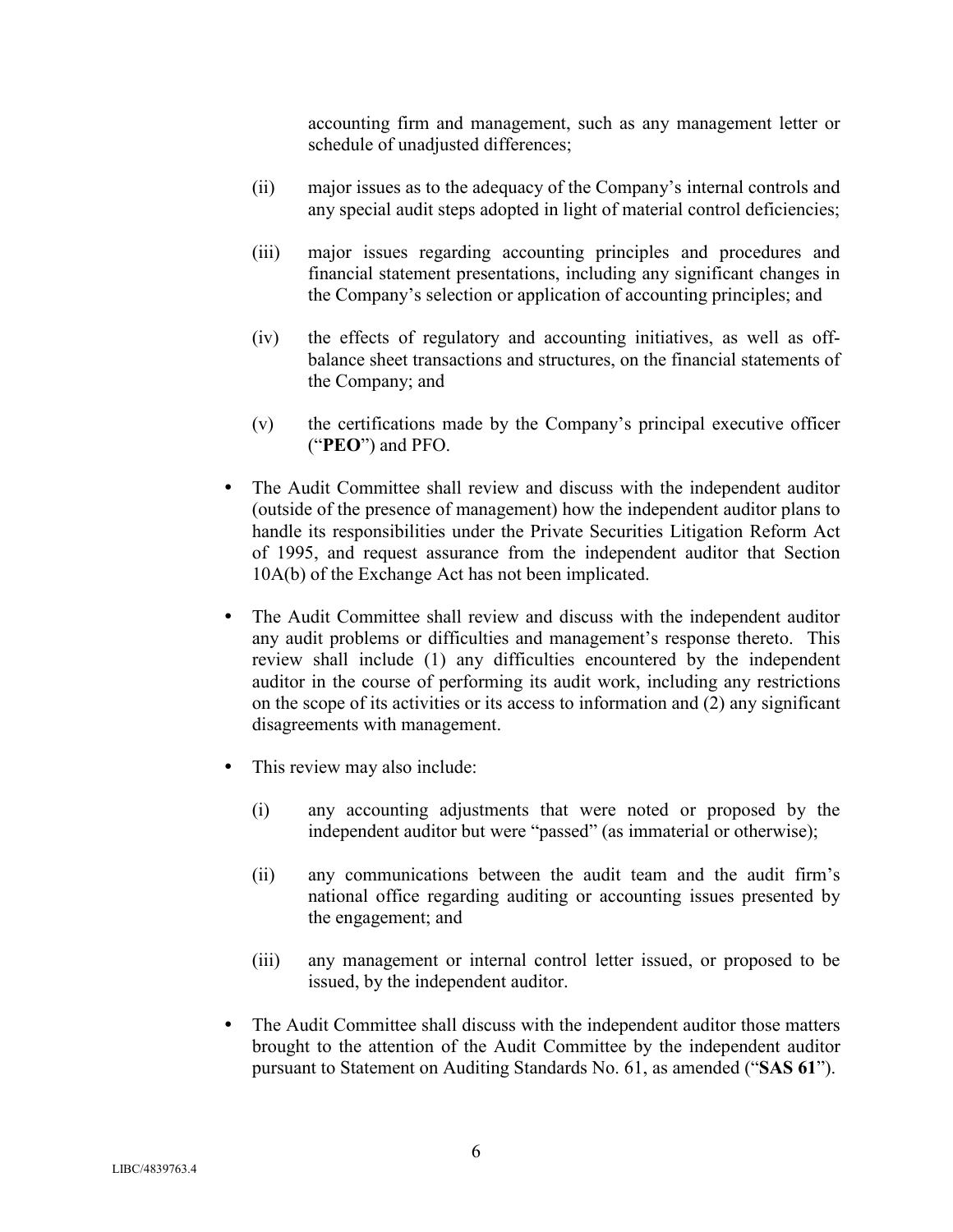- The Audit Committee shall also review and discuss with the independent auditor the report required to be delivered by such auditor pursuant to Section 10A(k) of the Exchange Act.
- If brought to the attention of the Audit Committee, the Audit Committee shall discuss with the PEO and PFO of the Company (1) all significant deficiencies and material weaknesses in the design or operation of internal control over financial reporting which are reasonably likely to adversely affect the Company's ability to record, process, summarize and report financial information required to be disclosed by the Company in the reports that it files or submits under the Exchange Act, within the time periods specified in the SEC's rules and forms, and (2) any fraud involving management or other employees who have a significant role in the Company's internal control over financial reporting.
- Based on the Audit Committee's review and discussions (1) with management of the audited financial statements, (2) with the independent auditor of the matters required to be discussed by SAS 61, and (3) with the independent auditor concerning the independent auditor's independence, the Audit Committee shall make a recommendation to the Board as to whether the Company's audited financial statements should be included in the Company's Annual Report on Form 10-K for the last fiscal year.
- The Audit Committee shall prepare the Audit Committee report required by Item 407(d) of Regulation S-K of the Exchange Act (or any successor provision) to be included in the Company's annual proxy statement.

# **D. Unaudited Quarterly Financial Statements**

 The Audit Committee shall discuss with management and the independent auditor, prior to the filing of the Company's Quarterly Reports on Form 10-Q, (1) the Company's quarterly financial statements and the Company's related disclosures under "Management's Discussion and Analysis of Financial Condition and Results of Operations," (2) such issues as may be brought to the Audit Committee's attention by the independent auditor pursuant to Statement on Auditing Standards No. 100, and (3) any significant financial reporting issues that have arisen in connection with the preparation of such financial statements.

# **E. Earnings Press Releases**

 Prior to public release, the Audit Committee shall discuss the Company's earnings press releases, as well as financial information and earnings guidance provided to analysts and rating agencies, including, in general, the types of information to be disclosed and the types of presentations to be made (paying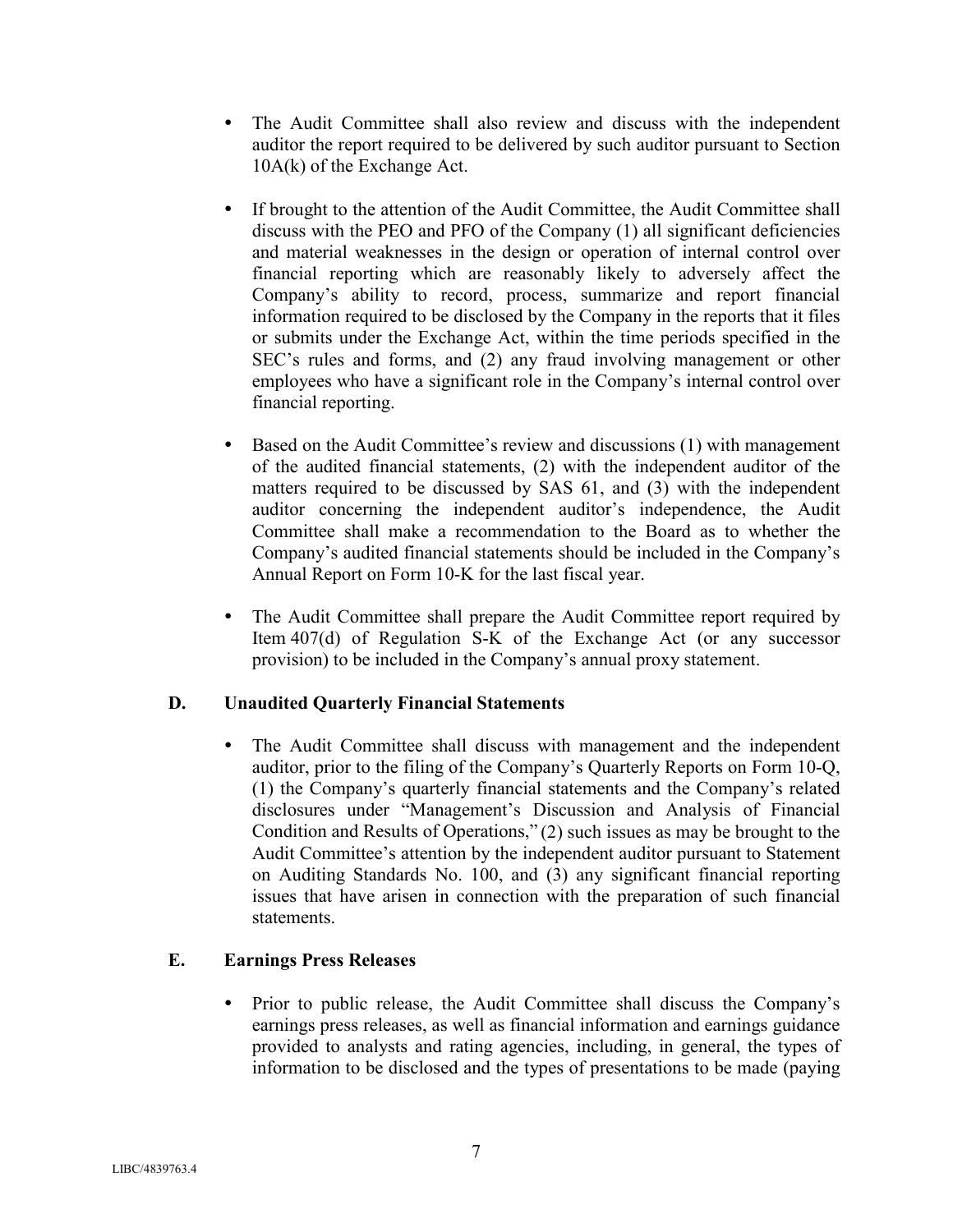particular attention to the use of "pro forma" or "adjusted" non-GAAP information).

# **F. Internal Audit**

- The Audit Committee shall be directly responsible for the oversight of the Company's internal audit function.
- The Company's internal audit executive shall report directly to the Audit Committee.
- The Audit Committee shall review and approve the annual internal audit plan.

# **G. Risk Assessment and Management**

- The Audit Committee shall discuss the guidelines and policies that govern the process by which the Company's exposure to risk is assessed and managed by management.
- In connection with the Audit Committee's discussion of the Company's risk assessment and management guidelines, the Audit Committee may discuss or consider the Company's major financial risk exposures and the steps that the Company's management has taken to monitor and control such exposures.

# **H. Directors & Officers Insurance Policy**

 Review periodically the terms and conditions of the Company's directors and officers insurance policy and indemnification arrangements and make recommendations to the Board with respect to changes thereto.

# **I. Procedures for Addressing Complaints and Concerns**

- The Audit Committee shall establish procedures for (1) the receipt, retention and treatment of complaints received by the Company regarding accounting, internal accounting controls, or auditing matters and (2) the confidential, anonymous submission by employees of the Company of concerns regarding questionable accounting or auditing matters.
- The Audit Committee may review and reassess the adequacy of these procedures periodically and adopt any changes to such procedures that the Audit Committee deems necessary or appropriate.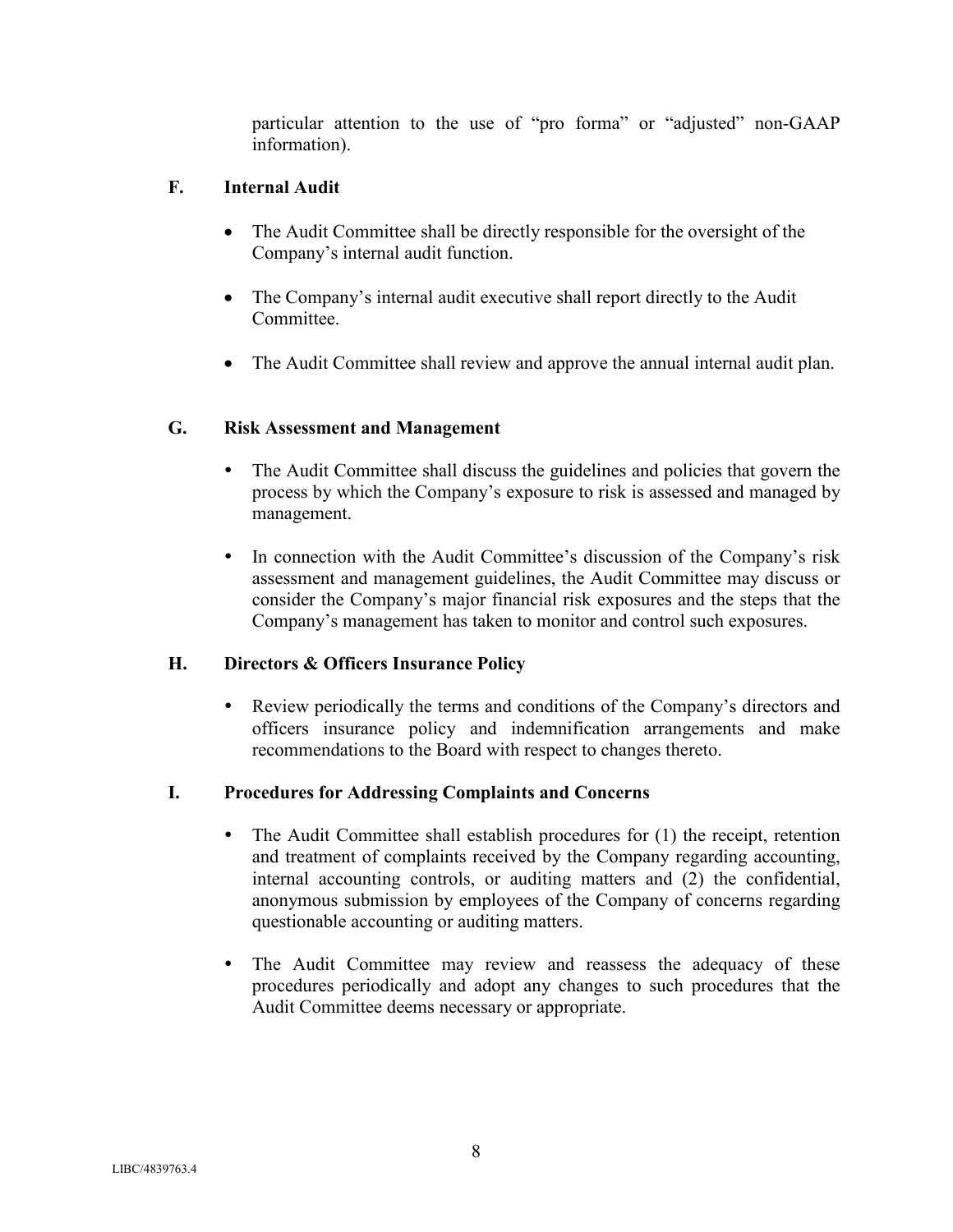# **J. Regular Reports to the Board**

 The Audit Committee shall regularly report to and review with the Board any issues that arise with respect to the quality or integrity of the Company's financial statements, the Company's compliance with legal or regulatory requirements, the performance and independence of the independent auditor, internal audit results and any other matters that the Audit Committee deems appropriate or is requested to review for the benefit of the Board.

# **VI. Additional Authority**

The Audit Committee is authorized, on behalf of the Board, to do any of the following as it deems necessary or appropriate:

# **A. Engagement of Advisors**

 The Audit Committee may engage independent counsel and such other advisors it deems necessary or advisable to carry out its responsibilities and powers, and, if such counsel or other advisors are engaged, shall determine the compensation or fees payable to such counsel or other advisors and shall inform the Company's PFO of such engagement.

# **B. Legal and Regulatory Compliance**

- The Audit Committee may discuss with management and the independent auditor, and review with the Board, the legal and regulatory requirements applicable to the Company and its subsidiaries and the Company's compliance with such requirements. After these discussions, the Audit Committee may, if it determines it to be appropriate, make recommendations to the Board with respect to the Company's policies and procedures regarding compliance with applicable laws and regulations.
- The Audit Committee may discuss with management legal matters (including pending or threatened litigation) that may have a material effect on the Company's financial statements or its compliance policies and procedures.

# **C. Conflicts of Interest**

 The Audit Committee shall conduct an appropriate review of all related party transactions for potential conflict of interest situations on an ongoing basis, and the approval of the Audit Committee shall be required for all such transactions, in accordance with the Company's Related Person Transaction Approval Policy.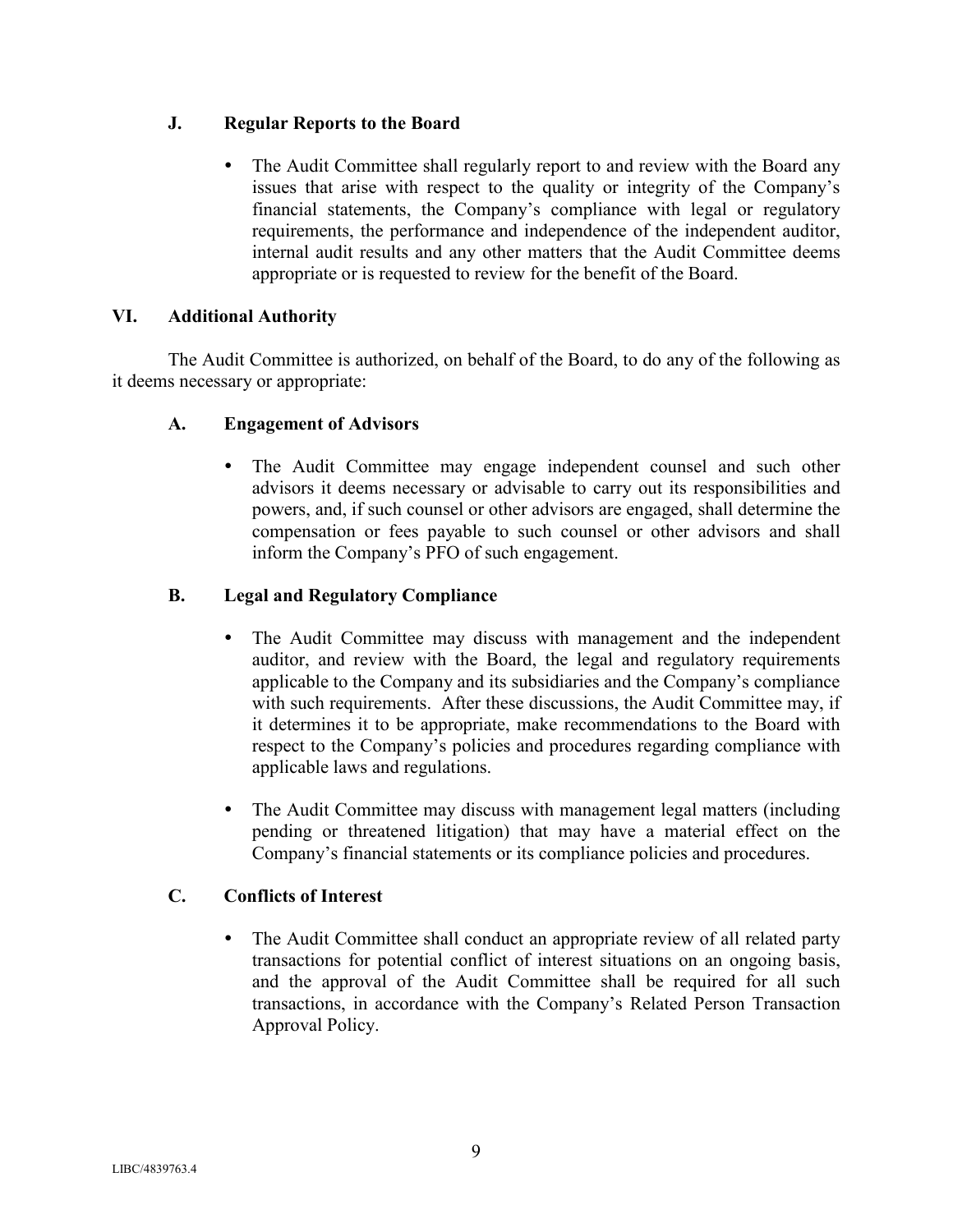- The Audit Committee shall designate an individual to serve as the Compliance Officer under the Related Person Transaction Approval Policy and shall have the authority to remove and replace the Compliance Officer at any time.
- Review and reassess the adequacy of the Related Person Transaction Approval Policy annually and recommend any proposed changes to the Board for approval.

# **D. Insider Trading Policy**

- The Insider Trading Compliance Officer shall consider and have sole authority to grant any requested waiver from the Company's Special Trading Procedures for Insiders.
- The Audit Committee shall consider and have sole authority to approve any request from a director, executive officer or other individual covered by the Company's Special Trading Procedures for Insiders to (i) buy or sell puts, calls, other derivative securities of the Company or any derivative securities that provide the economic equivalent of ownership of any of the Company's securities or an opportunity, direct or indirect, to profit from any change in the value of the Company's securities; or (ii) pledge Company securities as collateral for a loan (or modify an existing pledge).

# **E. Investment Policy**

• The Audit Committee shall periodically review the Company's Investment Policy and approve any changes to the Investment Policy it deems appropriate.

# **F. General**

- The Audit Committee may form and delegate authority to subcommittees consisting of one or more of its members as the Audit Committee deems appropriate to carry out its responsibilities and exercise its powers.
- The Audit Committee may perform such other oversight functions outside of its stated purpose as may be requested by the Board from time to time.
- In performing its oversight function, the Audit Committee shall be entitled to rely upon advice and information that it receives in its discussions and communications with management, the independent auditor and such experts, advisors and professionals as may be consulted with by the Audit Committee.
- The Audit Committee is authorized to request that any officer or employee of the Company, the Company's outside legal counsel, the Company's independent auditor or any other professional retained by the Company to